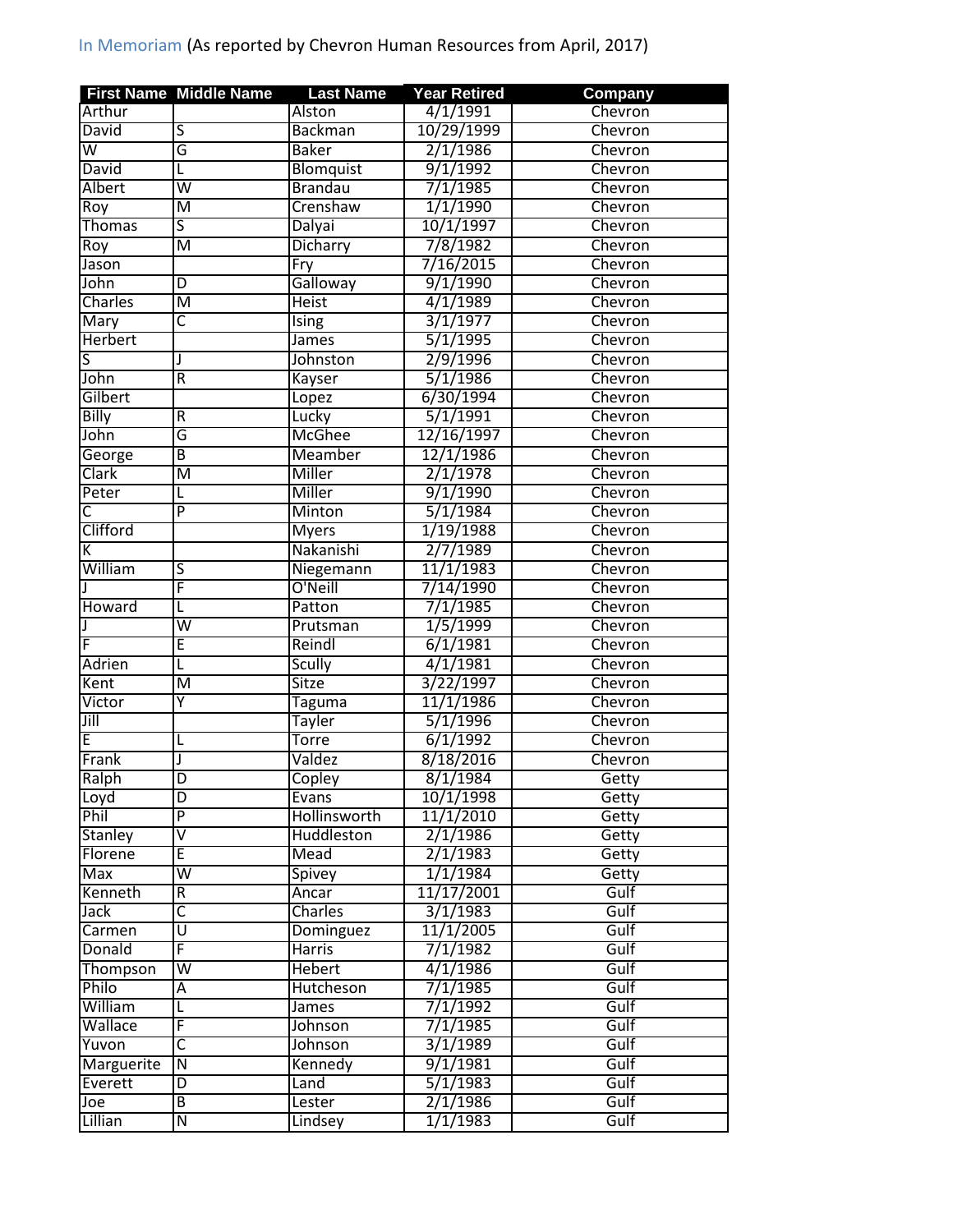| Vernon         | L                       | Logue            | 11/1/1986  | Gulf          |
|----------------|-------------------------|------------------|------------|---------------|
| Gerald         | $\overline{R}$          | <b>Maple</b>     | 12/1/1986  | Gulf          |
| Frederick      | $\overline{\mathsf{w}}$ | <b>Meisnest</b>  | 8/1/1983   | Gulf          |
| Eddie          | L                       | <b>Nash</b>      | 6/1/1983   | Gulf          |
| Norman         | J                       | Norton           | 2/16/1998  | Gulf          |
| Philip         | $\overline{\mathsf{c}}$ | <b>Perkins</b>   | 6/30/1994  | Gulf          |
| Hazel          |                         | Pope             | 8/1/1983   | Gulf          |
| William        | J                       | Prime            | 12/1/1992  | Gulf          |
| John           | $\overline{\mathsf{M}}$ | Richards         | 9/2/1978   | Gulf          |
| Glenn          | M                       | Rogers           | 8/12/1999  | Gulf          |
| Pier           | G                       | Scorcelletti     | 8/1/1985   | Gulf          |
| William        | J                       | Simpson          | 9/1/1986   | Gulf          |
| <b>Collins</b> |                         | Solomon          | 7/30/1999  | Gulf          |
| <b>Halbert</b> | $\overline{R}$          | Walker           | 4/1/1994   | Gulf          |
| Milford        | $\overline{R}$          | Wamsley          | 6/30/1994  | Gulf          |
| Johnny         | J                       | Ward             | 2/27/1995  | Gulf          |
| Matilda        | $\overline{\mathsf{K}}$ | Zolnerowicz      | 10/16/1986 | Gulf          |
| W              | F                       | Alexander        | 5/1/1986   | <b>Texaco</b> |
| James          | $\overline{R}$          | Antilley         | 1/1/1989   | Texaco        |
| Clinton        | J                       | Blanchard        | 7/1/1993   | Texaco        |
| Teruko         | S                       | <b>Border</b>    | 1/1/1989   | <b>Texaco</b> |
| Lawrence       | F                       | <b>Brien</b>     | 1/1/1994   | <b>Texaco</b> |
| Lucy           | $\overline{R}$          | <b>Carbone</b>   | 5/1/1986   | <b>Texaco</b> |
| Lucius         | D                       | Cary             | 3/1/1993   | Texaco        |
| Jeanne         | $\overline{\mathsf{s}}$ | Chatigny         | 10/1/1994  | Texaco        |
| James          | Ή                       | Clayton          | 12/1/1987  | Texaco        |
| Mildred        | L                       | Cobb             | 2/1/1980   | <b>Texaco</b> |
| <b>Douglas</b> | Έ                       | <b>Davidson</b>  | 7/1/1998   | Texaco        |
| Valmore        | J                       | <b>Duplantis</b> | 11/1/1975  | Texaco        |
| Ross           | Ā                       | Gant             | 2/1/1987   | <b>Texaco</b> |
| Roland         | J                       | Gautreaux        | 1/1/1989   | Texaco        |
| Christopher    | $\overline{\mathsf{c}}$ | <b>Harris</b>    | 12/1/1983  | <b>Texaco</b> |
| <b>Herbert</b> | J                       | <b>Hinds</b>     | 9/1/1988   | <b>Texaco</b> |
| William        | $\overline{\mathsf{w}}$ | Hinshillwood     | 6/1/1985   | Texaco        |
| Charles        | Η                       | Kendrick         | 1/1/1987   | Texaco        |
| Donald         |                         | Key              | 10/1/1982  | Texaco        |
| George         | $\overline{\mathsf{W}}$ | Landry           | 8/1/1980   | Texaco        |
| John           | Vincent                 | Leaden           | 11/1/1983  | Texaco        |
| <b>Herbert</b> |                         | Leisenfelder     | 8/1/1982   | Texaco        |
| Roger          | Έ                       | May              | 4/1/2002   | Texaco        |
| George         | $\overline{\mathsf{P}}$ | O'Neal           | 12/1/1984  | Texaco        |
| William        | F                       | Rissler          | 12/1/1986  | Texaco        |
| Joe            |                         | Rodriguez        | 1/1/2002   | Texaco        |
| <b>Elliot</b>  | $\overline{\mathsf{S}}$ | <b>Shafer</b>    | 7/1/1987   | Texaco        |
| Joyce          | Ā                       | Smith            | 1/1/2003   | Texaco        |
| Carl           | $\overline{\mathsf{H}}$ | Snider           | 1/1/1989   | Texaco        |
| Marshall       | $\overline{\mathsf{w}}$ | Sorrells         | 12/1/1998  |               |
|                |                         |                  | 11/1/1986  | Texaco        |
| Harley         | Lynn<br>⊽               | Tanner           |            | Texaco        |
| Joseph         |                         | Todd             | 1/1/1994   | Texaco        |
| Carl           | $\overline{\mathsf{W}}$ | Wagner           | 4/1/1985   | Texaco        |
| John           | $\overline{R}$          | Walton           | 1/1/1993   | Texaco        |
| James          | Έ                       | White            | 4/1/1997   | Texaco        |
| Leonard        | $\overline{\mathsf{C}}$ | <b>Williams</b>  | 7/1/2000   | Texaco        |
| Richard        | т                       | Wollak           | 10/1/1985  | Texaco        |
| Charles        | L                       | <b>Broussard</b> | 8/31/1989  | Unocal        |